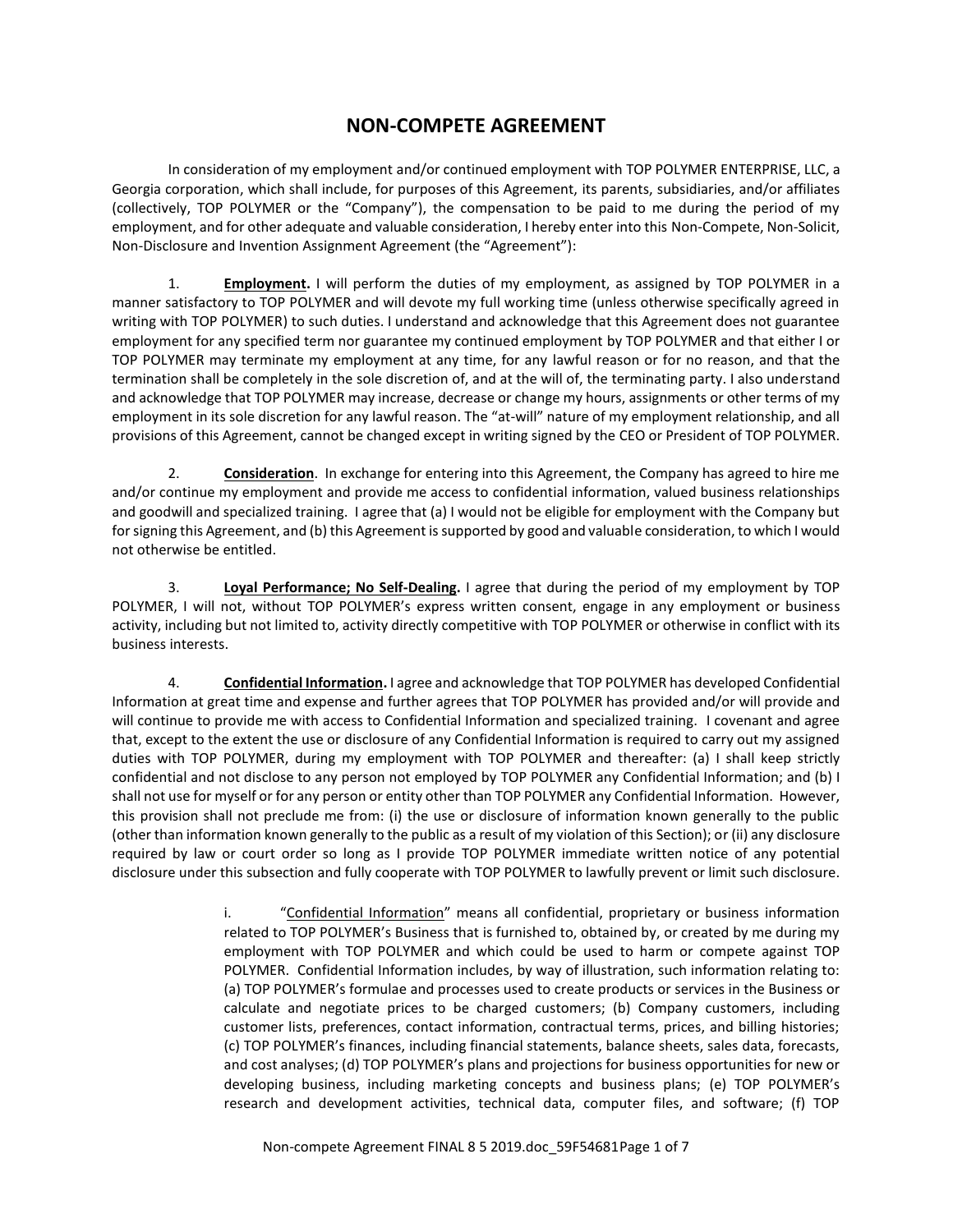POLYMER's manufacturing processes, operating methods, materials and/or formulations, business processes and techniques, services, products, prices, costs, service performance, and operating results; and (g) information concerning TOP POLYMER's vendors and suppliers.

ii. TOP POLYMER's "Business" means (a) development, manufacturing, and/or sales of thermoplastic elastomer or similar or related products or services; and (b) any other business engaged in by the Company as of the last day of my employment.

iii. Notwithstanding the foregoing, nothing in this Agreement prohibits me from reporting waste, fraud, abuse and/or possible violations of law or regulation to any government agency or entity or making other disclosures that are protected under the whistleblower provisions of federal, state, or local law or regulation. Solely in connection with such reporting, I may disclose Confidential Information, in confidence, to a government official or to an attorney to address possible violations of the law; however, any disclosure of Confidential Information must be in good faith and effectuated in a manner that prevents the dissemination of Confidential Information beyond those persons necessary to make the report or filing, such as filing the Confidential Information under seal and otherwise preventing it from being publicly disclosed. While I am encouraged to bring any such possible violation to the attention of TOP POLYMER, I do not need the prior authorization of Company to make any such reports or disclosures to these entities.

iv. TOP POLYMER also reserves the right to availitself of the remedies available under the Defend Trade Secrets Act of 2016, which remedies include injunctive relief, damages for actual loss or unjust enrichment caused by the misappropriation of TOP POLYMER's Confidential Information and/or trade secrets as defined by applicable law, and exemplary damages in an amount not more than two times the amount of actual damages. However, federal law provides that an individual shall not be held criminally or civilly liable under any federal or state trade secret law for the disclosure of a trade secret that is made in confidence to a federal, state, or local government official or to an attorney solely for the purpose of reporting or investigating a suspected violation of law. An individual shall not be held criminally or civilly liable under any federal or state trade secret law for the disclosure of a trade secret that is made in a complaint or other document filed in a lawsuit or other proceeding, if such filing is made under seal. An individual who files a lawsuit for retaliation by an employer for reporting a suspected violation of law may disclose the trade secret to the attorney of the individual and use the trade secret information in the court proceeding, if the individual files any document containing the trade secret under seal; and does not disclose the trade secret, except pursuant to court order.

5. **Non-Compete**. I covenant and agree that, during my employment and for a period of twenty four (24) months following my last day of employment with the Company, I will not: (a) engage in any Competitive Activity (as defined below) within the Prohibited Territory (as defined below); or (b) assist anyone else in engaging in Competitive Activity within the Prohibited Territory.

> i. "Competitive Activity" means competing against the Company by performing the same or substantially similar work as I performed on behalf of the Company at any time during the last twelve (12) months of employment with the Company in a Prohibited Territory for an entity engaged in the Business (as defined above). Notwithstanding the preceding, owning the stock or options to acquire stock totaling less than 5% of the outstanding shares in a public company shall not constitute, by itself, Competitive Activity.

ii. "Prohibited Territory" means: (a) each city and county (or equivalent local unit of government) where I assisted the Company to engage in the Business at any time during the last twelve (12) of my employment with the Company; and (b) any territory assigned to me by the Company at any time during the last twelve (12) months of my employment with the Company.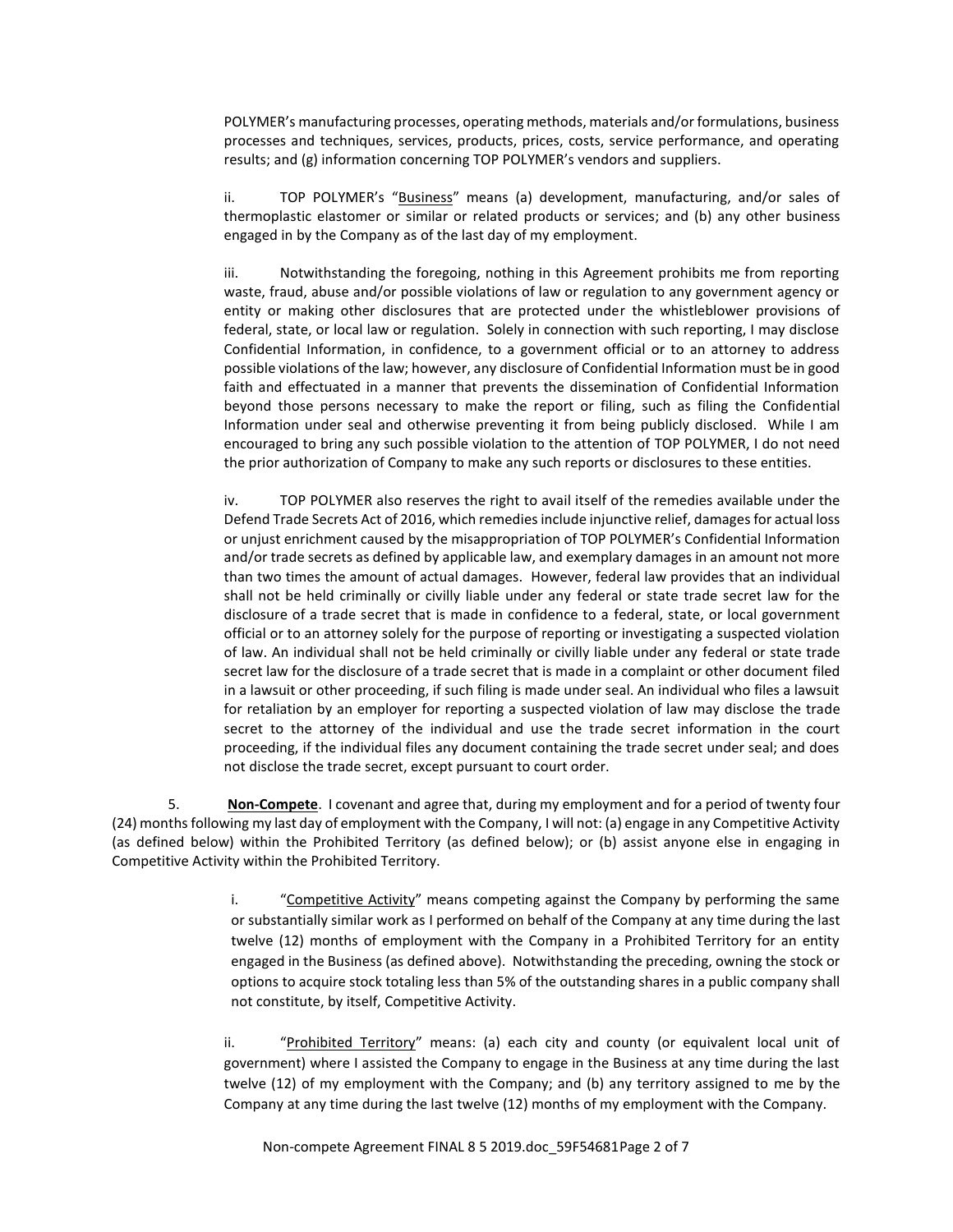6. **Non-Interference and Non-Solicitation of Customers**. I covenant and agree that, during my employment and for a period of twenty four (24) following my last day of employment with the Company, I will not, directly or indirectly: (a) solicit, encourage, cause or attempt to cause any Restricted Customer (as defined below) to purchase any services or products from any business other than the Company that are competitive with or a substitute for the services or products offered by the Company; (b) sell or provide any services or products to any Restricted Customer that are competitive with or a substitute for the Company's services or products; (c) solicit, encourage, cause or attempt to cause any supplier of goods or services to the Company not to do business with or to reduce any part of its business with the Company; or (d) make any disparaging remarks about the Company or its business, services, affiliates, officers, managers, directors or management employees, whether in writing, verbally, or on any online forum.

> i. "Restricted Customer" means: (a) any customer or prospective customer of the Company with whom I had contact or communications at any time during my last twelve (12) months as a Company employee; (b) any customer of the Company for whom I supervised the Company's account or dealings at any time during my last twelve (12) months as a Company employee; and/or (c) any customer or prospective customer of the Company about whom I obtained any Confidential Information (as defined above) during my last twelve (12) months as a Company employee.

7. **Non-Raiding**. I covenant and agree that, during my employment and for a period of twenty four (24) following my last day of employment with the Company, I will not, directly or indirectly: (a) hire or engage as an employee or as an independent contractor any person employed by the Company; (b) recruit, solicit or encourage any employee or independent contractor to leave his or her employment or engagement with the Company; and/or (c) hire or engage any person employed by the Company at any point during my last six (6) months with the Company.

## 8. **Intellectual Property.**

i. **Disclosure of Inventions**. I agree to promptly disclose in writing to my immediate supervisor, with a copy to the CEO or President of the Company and/or to any other persons designated by the Company, all "Inventions" (which term includes but is not limited to improvements, innovations, inventions, works of authorship, trade secrets, technology, mask works, circuits, layouts, algorithms, computer programs or applications, source code, object code, formulas, compositions, ideas, designs, processes, techniques, know-how and data, whether or not patentable, whether or not reduced to electronic form) made or conceived or reduced to practice or developed by me, either alone or jointly with others, during my employment. I also agree to disclose to the CEO or President of the Company all Inventions conceived, reduced to practice, or developed by me within twelve (12) months following my termination of employment with the Company; such disclosures shall be received by the Company in confidence (to the extent they are not assigned to the Company pursuant to this Section) and do not extend the assignment made in this Section below. I will not disclose Inventions covered by this Section to any person outside the Company unless requested to do so by the CEO or President of the Company.

ii. **Prior Inventions**. I have disclosed in Exhibit A a complete list of all Inventions and information proprietary to me and which I want to exclude from the application of this Agreement. If no such list is attached to this Agreement, I represent that I have no such Inventions at the time of signing this Agreement that I want to exclude from the Agreement.

iii. **Assignment of Inventions**. I agree that all Inventions which I make, conceive, reduce to practice or develop or have made, conceived, or reduced to practice or developed (in whole or in part, either alone or jointly with others) during my employment shall be the sole property of the Company and that all title, patents, patent rights, copyrights, trademarks, mask work rights, trade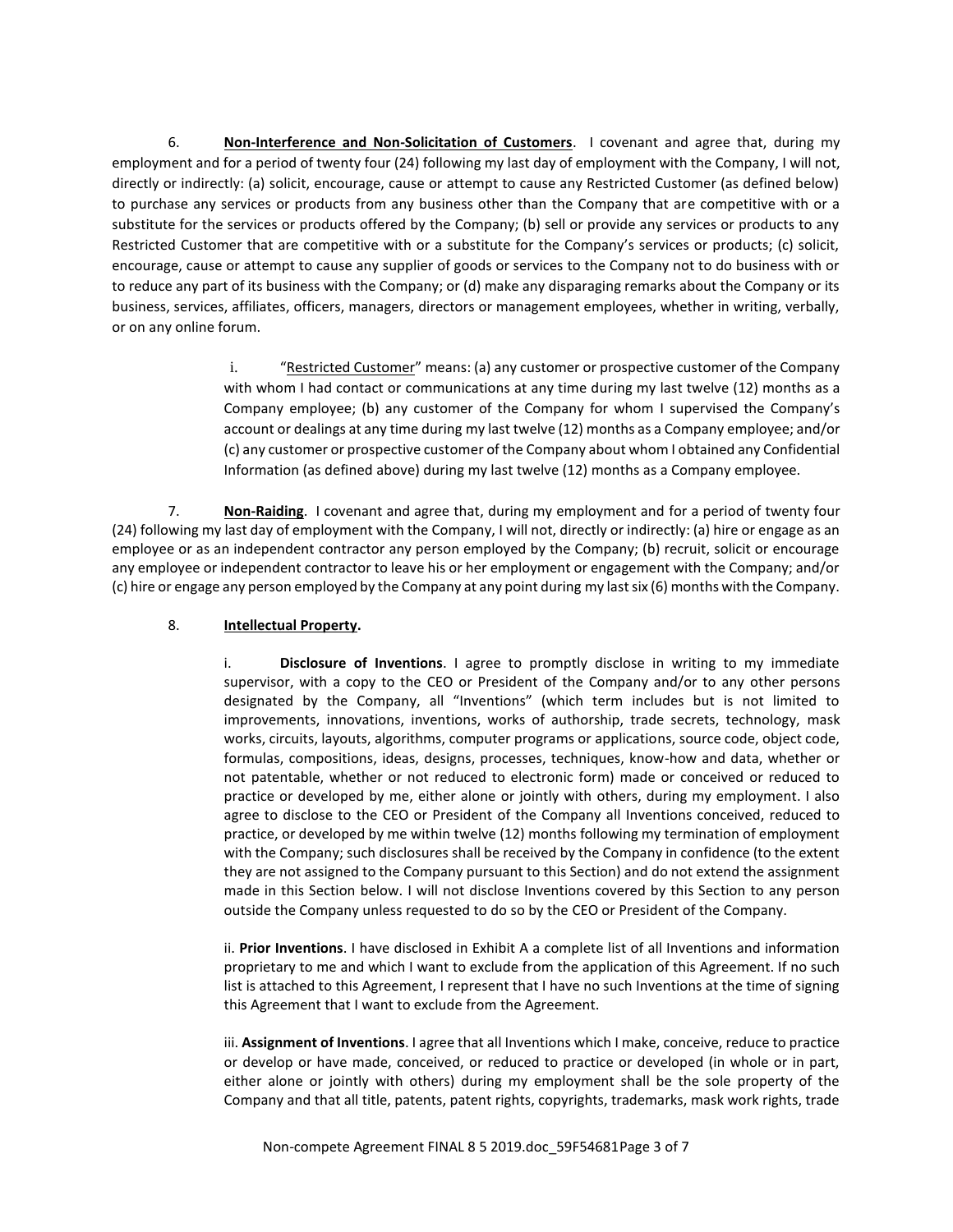secret rights, and other intellectual property and rights anywhere in the world that I develop or receive during the course of my employment by the Company (collectively, "Rights") shall be the sole property of the Company.

iv. **Further Cooperation.** I will, at any time during my employment or thereafter, upon request and at TOP POLYMER's expense, do all lawful acts including executing papers and oaths and giving testimony that, in the opinion of TOP POLYMER, its successors and assigns, may be necessary or desirable for obtaining, reissuing, enforcing, perfecting, recording and maintaining patents, copyrights, trademarks or service marks in the United States and throughout the world for any and all Inventions of TOP POLYMER, its successors and assigns.

9. **Keeping of Records and Surrender of Materials.** I will keep complete and accurate accounts, notes, data and records of any and all Inventions in the manner and form requested by TOP POLYMER. I agree that I will surrender to TOP POLYMER, at its request, or at the conclusion of my employment, all notes, data, drawings, lists and other records, and all material and physical items of any kind, including all copies thereof, which relate to TOP POLYMER's practices or techniques or contain Confidential Information, whether they were created by me or came into my possession by reason of my employment with TOP POLYMER, and I agree that all of the foregoing are TOP POLYMER's property.

10. **Prohibition of Misappropriation of Others.** I agree that I will not disclose to TOP POLYMER, use, or induce TOP POLYMER to use, any innovation, trade secret or other proprietary information belonging to any third party, and I agree to defend, indemnify and hold TOP POLYMER harmless against any action, claim or liability arising from or relating to my use or inducement of TOP POLYMER to use any innovation, trade secret or other proprietary information allegedly belonging to any third party.

11. **Obligations under TOP POLYMER Agreements.** I understand that TOP POLYMER may enter into agreements or arrangements that may be subject to laws and regulations that impose obligations, restrictions and limitations on it with respect to Confidential Information, trade secrets, inventions/innovations and/or patents that may be used or acquired by it or that may be conceived or developed by customers, employees, consultants or others rendering services to it. I agree that I shall be bound by all such obligations, restrictions and limitations and shall take any and all further action that may be required to discharge such obligations.

12. **Duty to Care for Property.** I will exercise reasonable care, consistent with good business judgment, to preserve in good working order subject to reasonable wear and tear from authorized usage, and to prevent loss of any equipment, instruments, materials or accessories of TOP POLYMER in my custody for the purpose of making demonstrations, carrying out development work, or otherwise conducting TOP POLYMER's Business. When my employment with TOP POLYMER ends, I agree to return such property to TOP POLYMER or to account for same to TOP POLYMER's reasonable satisfaction.

13. **No Inconsistent Agreements.** I affirm that I have no direct or indirect affiliation or relationship with any competitor of TOP POLYMER, and I have no agreement with any other party that would preclude my compliance with obligations under this Agreement.

14. **Post-Termination Statement.** When my employment with TOP POLYMER terminates, I agree to give if requested, a written statement to TOP POLYMER certifying my compliance with my obligations under this Agreement and acknowledging my continuing obligations hereunder, to do certain lawful acts relating to patents on the Inventions, and to preserve as confidential and refrain from using TOP POLYMER's Confidential Information. I further agree that I will promptly notify any new employer of my obligations contained herein. Upon request, I also will provide the Company with the identity of my new employer(s) and a description of the services being provided by me in sufficient detail to allow the Company to reasonably determine whether such activities fall within the scope of activities prohibited by this Agreement.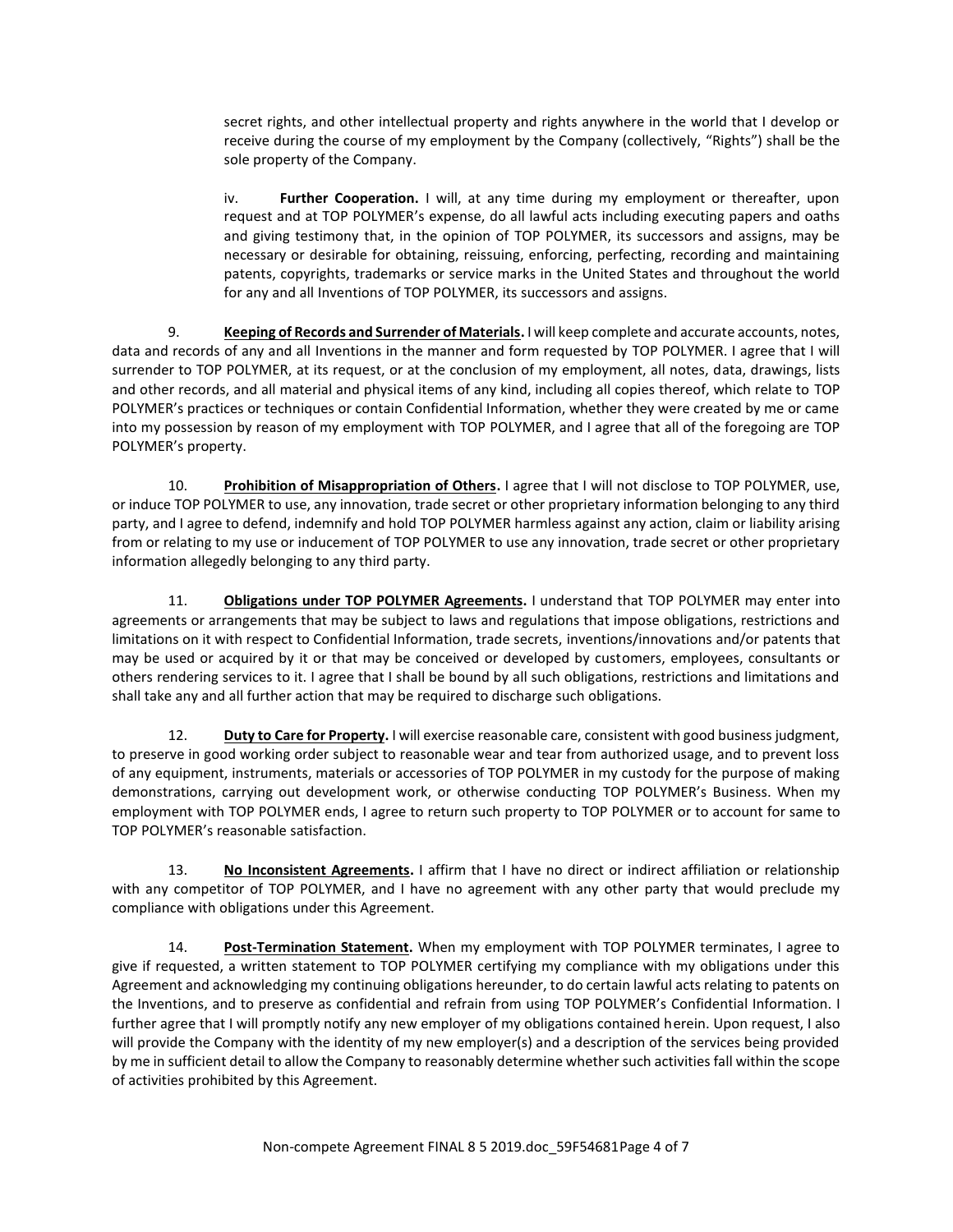15. **Successors.** The provisions of this Agreement shall inure to the benefit of, and be binding upon the respective heirs, personal representatives, successors and assigns of each party; however, I understand that I may not delegate my obligations under this Agreement that are of a personal nature.

16. **Reasonableness**. I have carefully read and considered the provisions of this Agreement and, having done so, agree that the restrictions set forth herein are fair, reasonable, and necessary to protect the Company's legitimate business interests, including its goodwill with its customers and employees and its Confidential Information. In addition, I acknowledge and agree that (a) my abilities and skills are readily useable in a variety of capacities in most geographic areas such that the foregoing restrictions do not unreasonably restrict me with respect to seeking employment elsewhere in non-competitive ventures should my employment with the Company end; (b) the relationship between the Company and its customers are of a near-permanent nature and but for my association with the Company, I would not have had contact with the Company's customers; and (c) the information to which I had or will have access is of a confidential and proprietary nature, and the goodwill of the Company and/or customer and supplier relationships which I have or will enjoy while employed by the Company are significant and valuable to the Company. Thus, I agree not to contest the general validity or enforceability of this Agreement before any court, arbitration panel or other body. My restrictions and obligations in Sections 4-9 above (the "Post Separation Obligations") shall survive my last day of employment with the Company and shall be in addition to any restrictions imposed upon me by statute, at common law, or in other agreements. The Post Separation Obligations shall continue to be enforceable regardless of whether there is any dispute between the Parties concerning any alleged breach of this Agreement.

17. **Injunctive Relief**. I agree that my breach of any of the Post Separation Obligations will result in irreparable damage and continuing injury to the Company. Therefore, in the event of any breach or threatened breach of such covenants, the Company shall be entitled to an injunction from a court of competent jurisdiction enjoining me from committing any violation of those covenants, and I hereby consent to the issuance of such an injunction. I further agree that the Company shall not be required to post a bond to obtain such an injunction. All remedies available to the Company by reason of a breach of the provisions of this Agreement are cumulative, none is exclusive, and all remedies may be exercised concurrently or consecutively at the Company's option. Further, in the event of a breach or violation of any of the provisions of this Agreement, the effective time period of such provision shall be tolled until such breach or violation has been fully cured.

18. **Governing Law.** This Agreement is made in Georgia and shall be construed and interpreted in accordance with the internal laws of the State of Georgia without resort to its conflict of law provisions. Any controversy or claim arising out of or relating to this Agreement or the breach thereof, whether involving remedies at law or in equity, shall be resolved in any state or federal court in Georgia.

19. **Attorneys' Fees.** In any controversy or claim arising out of or relating to this Agreement or the breach thereof results in any type of legal action or proceeding, the prevailing party in such action, as determined by the court or arbitrator, shall be entitled to recover reasonable attorneys' fees and costs of such action, to the extent permissible under applicable law.

20. **Entire Agreement.** This Agreement constitutes the entire agreement between the parties with regard to this subject and may be waived, modified or amended only by an agreement in writing signed by the undersigned and an authorized representative of TOP POLYMER.

21. **Severability.** The invalidity of unenforceability of any particular provision of this Agreement shall not affect its other provisions, and this Agreement shall be construed in all respects as if such invalid or unenforceable provision were omitted.

22. **Waiver.** No covenant, term or condition of this Agreement or breach thereof shall be deemed waived unless the waiver is in writing, signed by the party against whom enforcement is sought, and any waiver shall not be deemed to be a waiver of any preceding or succeeding breach of the same or any covenant, term or condition.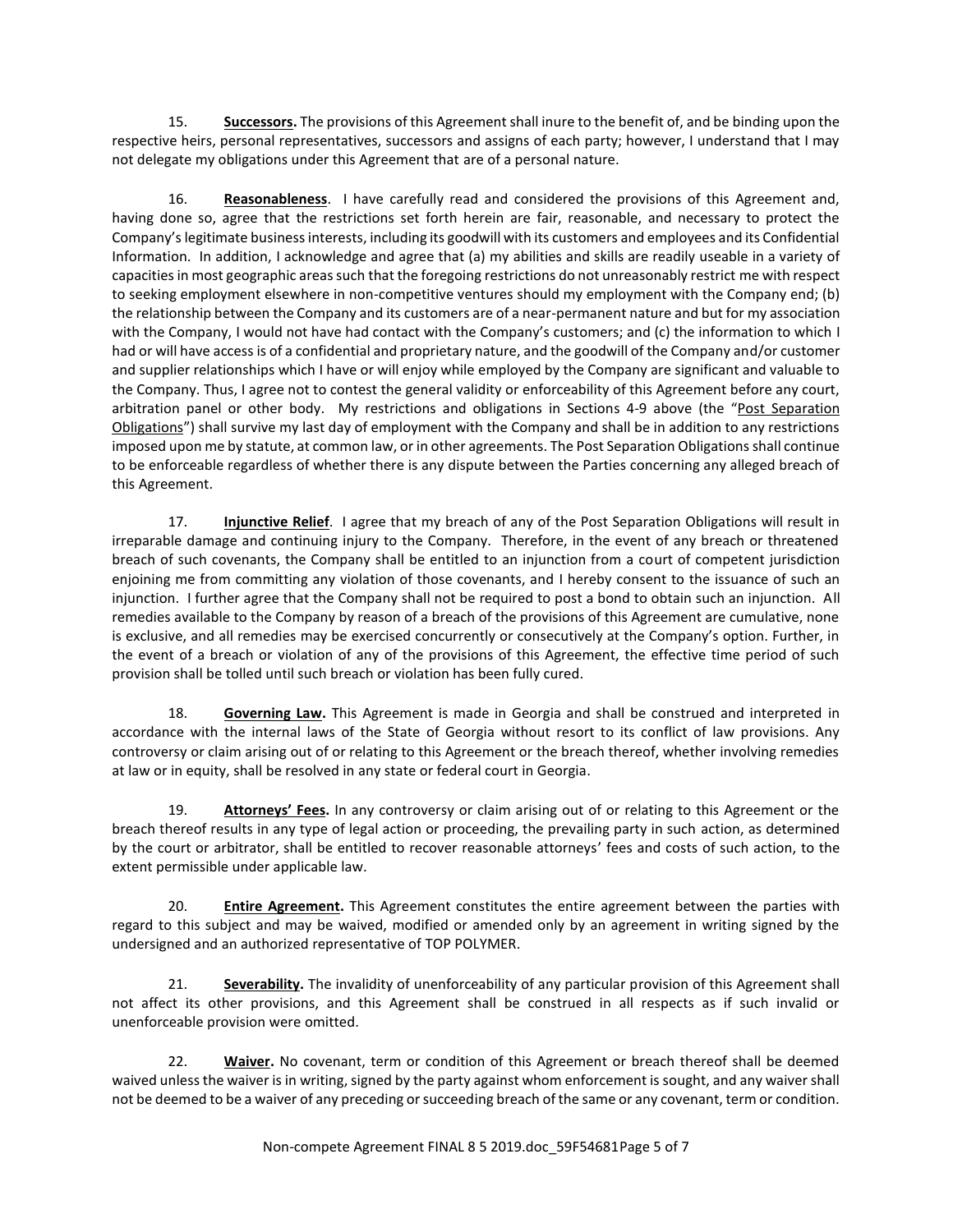23. **Attorney Consultation and Interpretation.** I acknowledge that I have been informed of my right to consult with an attorney of my own choosing prior to signing this Agreement and have either done so or have considered the matter and decided not to do so. As each party has had the opportunity to consult independent counsel, the rule of contract interpretation to the effect that any ambiguities are to be resolved against the drafting party shall not be employed in the interpretation of this Agreement.

24. **Counterparts.** This Agreement may be signed in counterparts, each of which shall be deemed an original and together which shall together constitute one executed Agreement. Scanned or facsimile signatures shall be deemed valid and the equivalent of originals.

| Signature: |  |
|------------|--|
|            |  |

Print Name: \_\_\_\_\_\_\_\_\_\_\_\_\_\_\_\_\_\_\_\_\_\_\_\_\_\_\_\_\_\_\_\_\_\_\_\_\_\_\_\_

Home Address:\_\_\_\_\_\_\_\_\_\_\_\_\_\_\_\_\_\_\_\_\_\_\_\_\_\_\_\_\_\_\_\_\_\_\_\_\_\_

Signature on Behalf of TOP POLYMER: \_\_\_\_\_\_\_\_\_\_\_\_\_\_\_\_\_\_\_\_\_\_\_\_\_\_\_\_\_\_

\_\_\_\_\_\_\_\_\_\_\_\_\_\_\_\_\_\_\_\_\_\_\_\_\_\_\_\_\_\_\_\_\_\_\_\_\_\_

\_\_\_\_\_\_\_\_\_\_\_\_\_\_\_\_\_\_\_\_\_\_\_\_\_\_\_\_\_\_\_\_\_\_\_\_\_\_

Print Name: \_\_\_\_\_\_\_\_\_\_\_\_\_\_\_\_\_\_\_\_\_\_\_\_\_\_\_\_\_\_\_\_\_\_\_\_\_\_\_\_

Date: \_\_\_\_\_\_\_\_\_\_\_\_\_\_\_\_\_\_\_\_\_\_\_\_\_\_\_\_\_\_\_\_\_\_\_\_\_

Date: \_\_\_\_\_\_\_\_\_\_\_\_\_\_\_\_\_\_\_\_\_\_\_\_\_\_\_\_\_\_\_\_\_\_\_\_\_